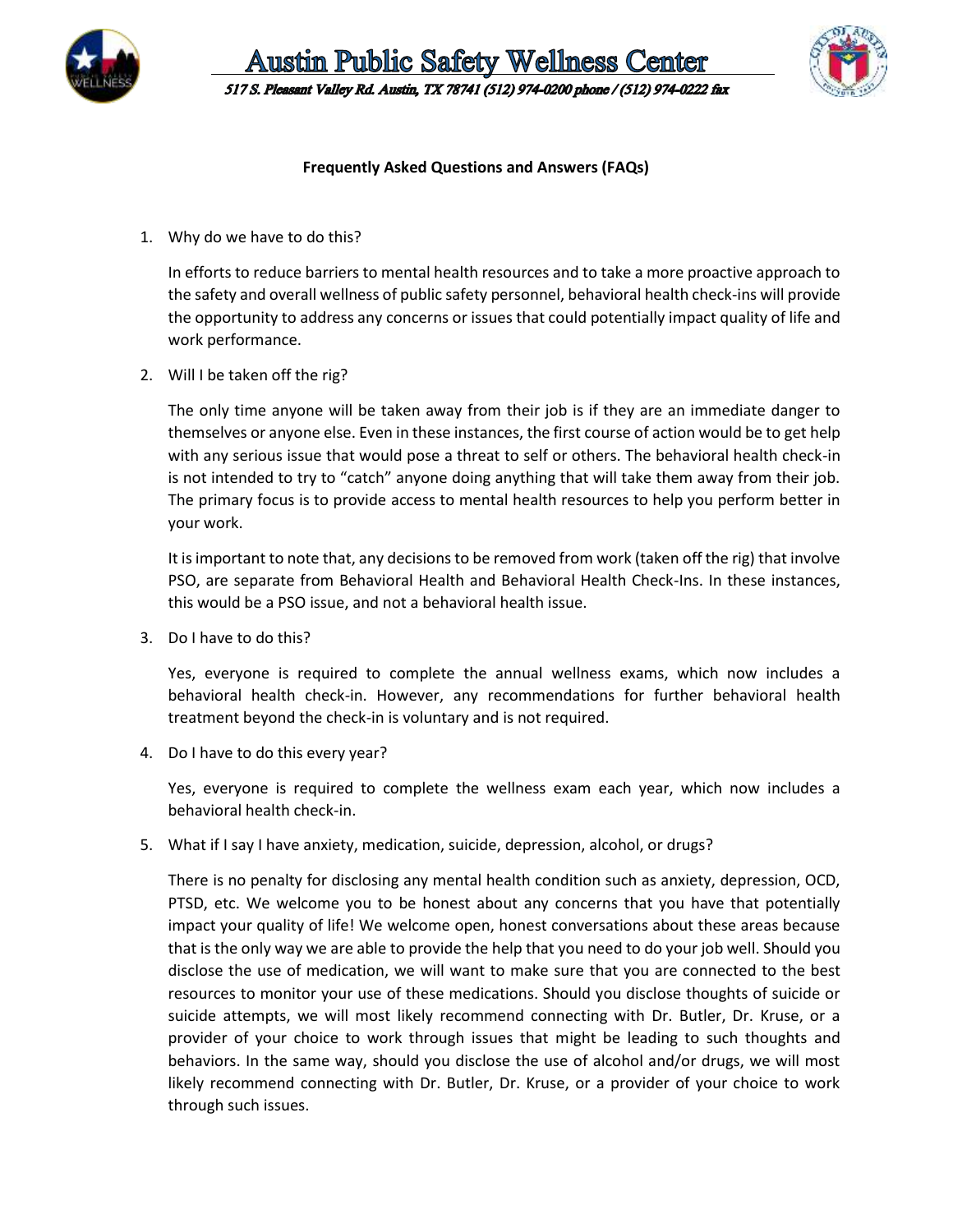



We are currently reviewing the protocol for alternative duty and will include specific wording about using leave time for medically related issues, included mental health services.

6. Are there going to be records kept?

For the purposes of being consistent, thorough, and adherent to state laws and requirements, some form of records will be kept for each individual. At a minimum, records will include date of appt, time of appt, provider seen, and a brief summary of the check-in. The records will be kept electronically on Dr. Butler's computer, where only she has access, on a secured drive. Paper copies of the surveys will be kept in a locked file cabinet in Dr. Butler's office.

7. Do I have to see Dr. Butler or Dr. Kruse for therapy?

No. You do not have to see either of them for therapy. Seeing Dr. Butler or Dr. Kruse for therapy is optional. And, you have a choice to see a provider in the community or someone who is on your insurance panel. However, you will meet with Dr. Butler for the check-ins.

8. Who will be conducting the check-ins?

Dr. Butler will be conducting the check-ins.

9. Are there circumstances under which my confidential information might be disclosed?

Yes, there are 4 circumstances under which confidential information might be disclosed.

- **If you are an imminent danger to self or others:** If it is determined that you are in danger of causing injury or death to yourself or someone else, Dr. Butler is compelled by state and local laws as well as ethical guidelines for psychologists to take steps to ensure the safety of those at risk which may require the violation of your confidentiality. In these instances, Dr. Butler may need to report pertinent information to other medical and mental health treatment providers, members of law enforcement, as well as other specific individuals and/or agencies in order to help you obtain additional treatment and ensure your and others' physical wellbeing.
- **Child, dependent adult, & elder abuse:** In accordance with state and local laws as well as ethical guidelines, psychologists must report to the appropriate agencies all cases of physical abuse, sexual abuse, neglect and/or exploitation of an individual who is a child (under age 18), dependent adult (18-64 who has mental or physical limitations that restrict his/her ability to carry out normal activities), or the elderly (over age 65). Prior instances of abuse (for example, if you report that you were abused as a child) may not meet the threshold for mandatory reporting unless there is suspicion that the abuser continues to abuse others.
- **Medical/psychiatric emergency:** In the event that you are in need of emergency services, Dr. Butler may be required to provide pertinent information including, but not limited to, current medications and relevant diagnoses/symptoms to appropriate medical personnel involved in your treatment.